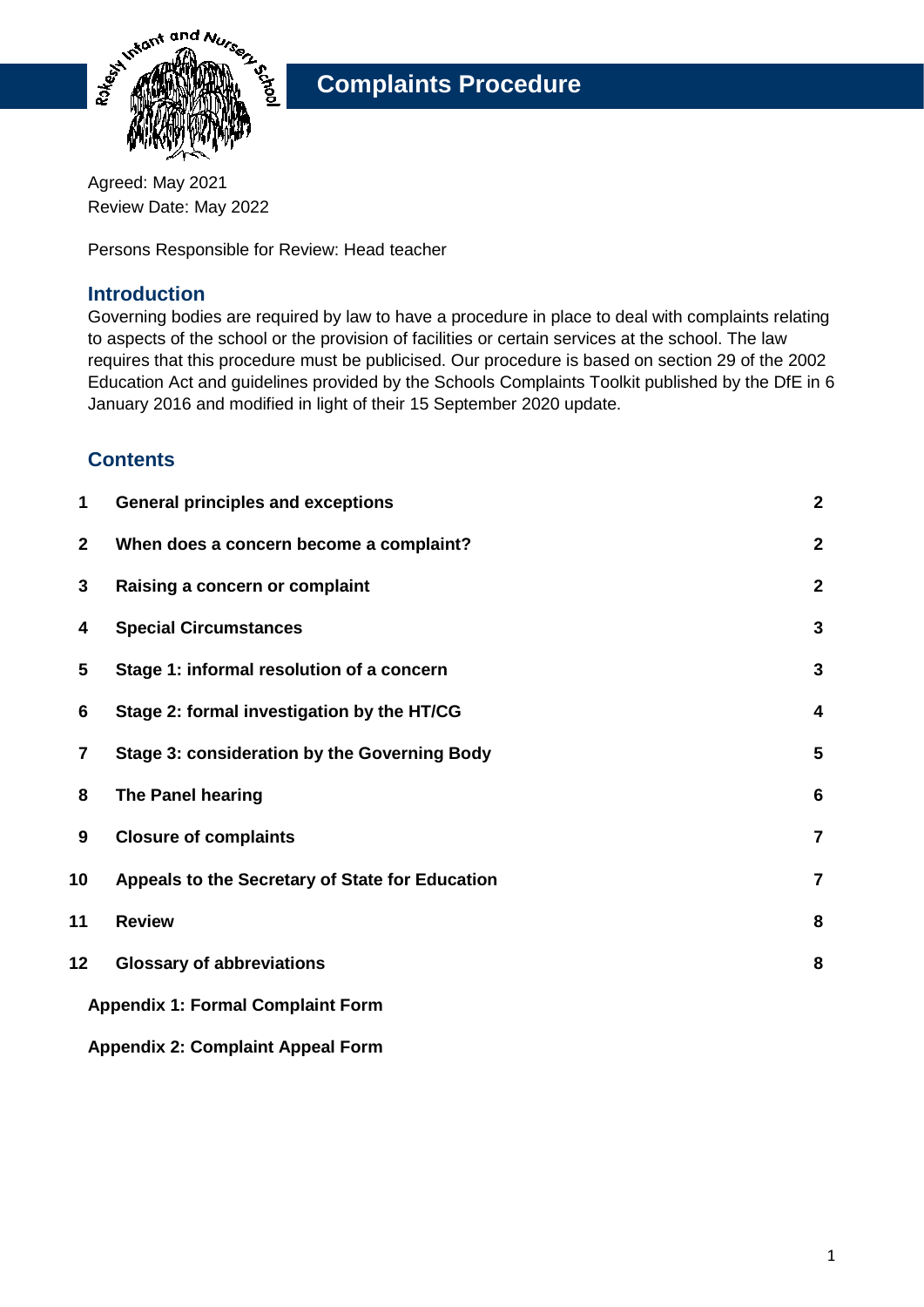## **1 General principles and exceptions**

At Rokesly Infant and Nursery School we strive to maintain good relationships with all our parents and others involved in the school and where concerns do arise, our aim is to resolve them as soon as we possibly can. This procedure is intended to facilitate smooth resolution of concerns and complaints relating to the school or the services provided.

- 1.1 To enable a proper investigation, concerns or complaints should be brought to the attention of the school as soon as possible. In general, any matter raised more than 3 months after the event being complained about is unlikely to be considered.
- 1.2 Anonymous concerns or complaints will not normally be investigated under this procedure unless there are exceptional circumstances, eg. those involving allegations of child abuse.
- 1.3 Some complaints fall outside the remit of this procedure, eg. staff grievances and disciplinary procedures.
- 1.4 Where a matter can be resolved through a statutory or regulatory appeal it will not be considered as a formal complaint. The key areas for these appeals are:
	- admissions decisions;
	- certain decisions relating to formal assessment of special educational needs;
	- decisions to permanently exclude a child.

### **2 When does a concern become a complaint?**

Any person having an involvement with the school may, from time to time, have concerns about some aspect of school life. The vast majority of these are resolved informally but, occasionally, this approach fails and the person bringing the initial concern may wish to have it investigated further. In this circumstance it becomes a formal complaint and is investigated by the Head teacher (HT) or Chair of Governors (CG) or, in exceptional circumstances, the Vice-Chair of Governors (Vice-CG) or nominated governor). Very rarely, this, too, fails to satisfy and the issue is passed on for consideration by the Governing Body. For the purposes of this procedure, persons bringing either a concern or a complaint are referred to as the 'complainant'.

2.1 Normally, a concern or unresolved problem becomes a complaint when the complainant asserts that a school has acted wrongly in some significant decision, action or failure to take action.

### **3 Raising a concern or complaint**

All complainants must feel able to raise concerns or complaints with members of staff informally, either in person, by telephone or in writing.

- 3.1 At first it may be unclear whether a complainant is asking a question or expressing an opinion rather than making a complaint. A complainant may want a preliminary discussion about an issue to help decide whether to take it further.
- 3.2 Even when a complaint has been made it may be resolved or withdrawn at any stage.
- 3.3 In instances where a governor is approached with a complaint, the complainant should be directed to the appropriate person. Action should not be taken unilaterally and care should be taken not to involve other governors as they may be needed to sit on a panel at a later stage.
- 3.4 There are 3 stages to this procedure. The aim at all times is to resolve the problem and reconcile the parties.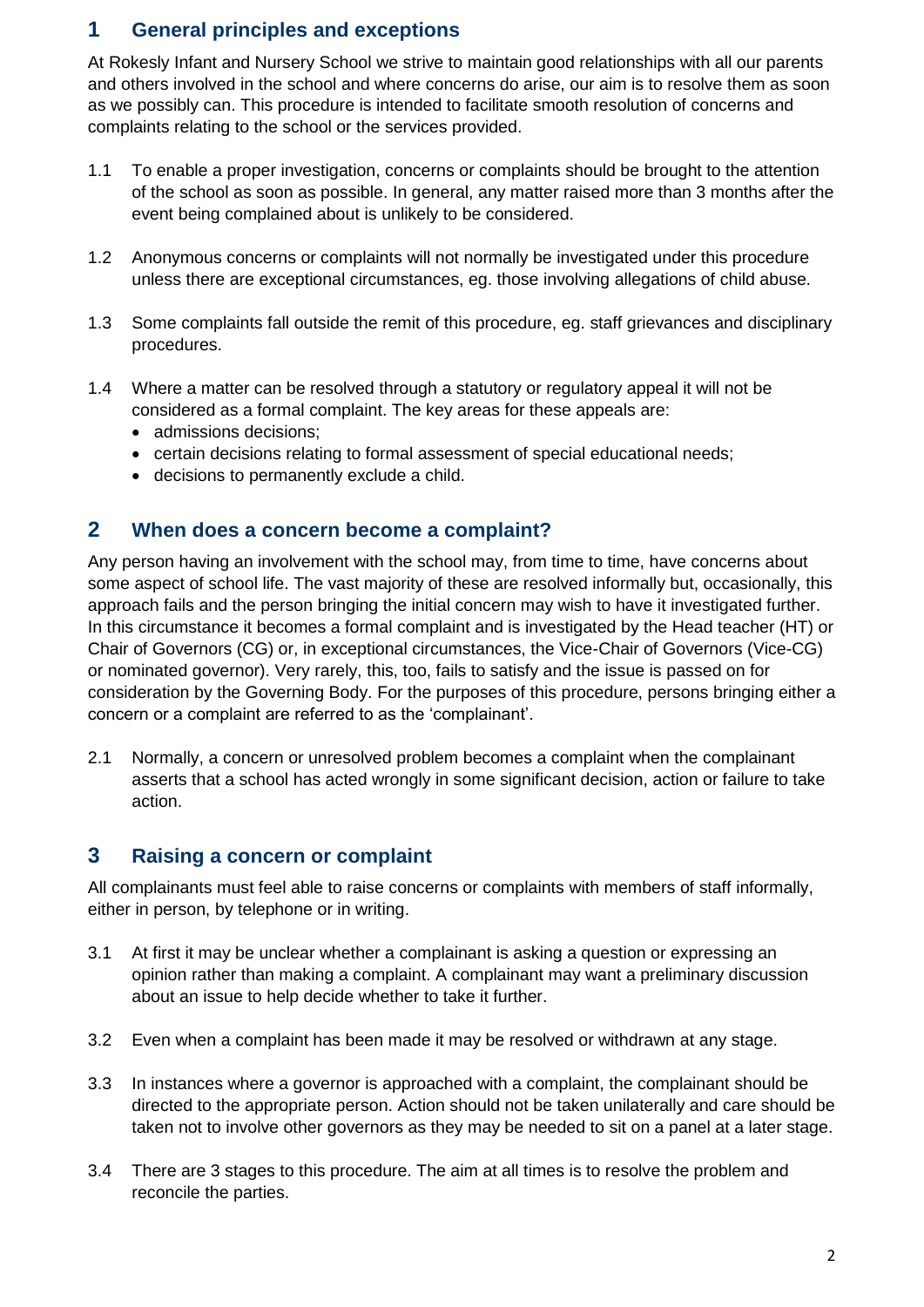- **a.** Stage 1: the informal stage aims to resolve any concern through informal contact at the appropriate level in school.
- **b.** Stage 2: the first formal stage at which written complaints are considered by the HT or CG.
- **c.** Stage 3: the second formal stage is only used if Stage 2 has been unsuccessful in resolving the complaint or where the HT or CG judge it would be the best way to proceed. It involves a Complaints Appeal Panel (CAP) of governors.

## **4 Special Circumstances**

### 4.1 **Child protection**

Any complaint or other indication that suggests that a child has been at risk of significant harm through violence, emotional abuse, sexual interference or neglect may be referred without further notice to Children's Social Care and/or to the social services authority. If the allegation is against anyone working with children at the school it will be referred directly to the Local Authority Designated Officer (LADO) in the first instance (see *Safeguarding policy* for further details). If a social services authority decides to investigate a situation this may postpone or supersede investigation by the HT or governing body.

#### 4.2 **Complaints against the Head teacher**

If the complaint is about the HT it should be made to the CG. The *Complaint form* (Appendix 1) should be used. The CG will then decide how the complaint should be investigated.

- The CG may ask the HT to respond to the complaint in writing within 10 school days. If so, the complainant will be sent a copy of the response and asked to indicate, within 5 school days, whether or not it resolves the problem. If the complainant is not satisfied with the HT's response the CG should convene a governing body Complaints Appeal Panel (CAP) – Stage 3.
- Where the facts of the complaint are clearly established, the CG may directly convene a CAP.

#### 4.3 **Complaints against governors**

If the complaint is wholly or mainly about a governor or the Governing Body it should be made to the CG; if it is about the CG it should be made to the Vice-CG.

# **5 Stage 1: informal resolution of a concern**

As a matter of daily routine, schools receive numerous queries from parents and other interested parties. Most of these are resolved simply by providing information or through the arrangement of an informal meeting.

- 5.1 The initial approach should normally be made to the individual member of staff who is likely to be able to provide the necessary information, or if in doubt, to the School Administrator. In the case of serious concerns it may be more appropriate to address them directly to the HT (or to the CG if the complaint is about the HT).
- 5.2 Where the concern relates to issues outside the classroom, such as school meals and lunchtime supervision, or general issues affecting the school, such as heating, the complainant should be directed to the School Administrator in the first instance.
- 5.3 Where the concern is about teaching, pupil behaviour or other issues in the classroom the complainant should be directed to the class teacher who will try to resolve the issues. The class teacher should discuss the desired outcome with the complainant. This often helps to defuse potential anger and frustration and will ensure the complaints system is more effective for both parties, who can then work together towards achieving the desired outcome.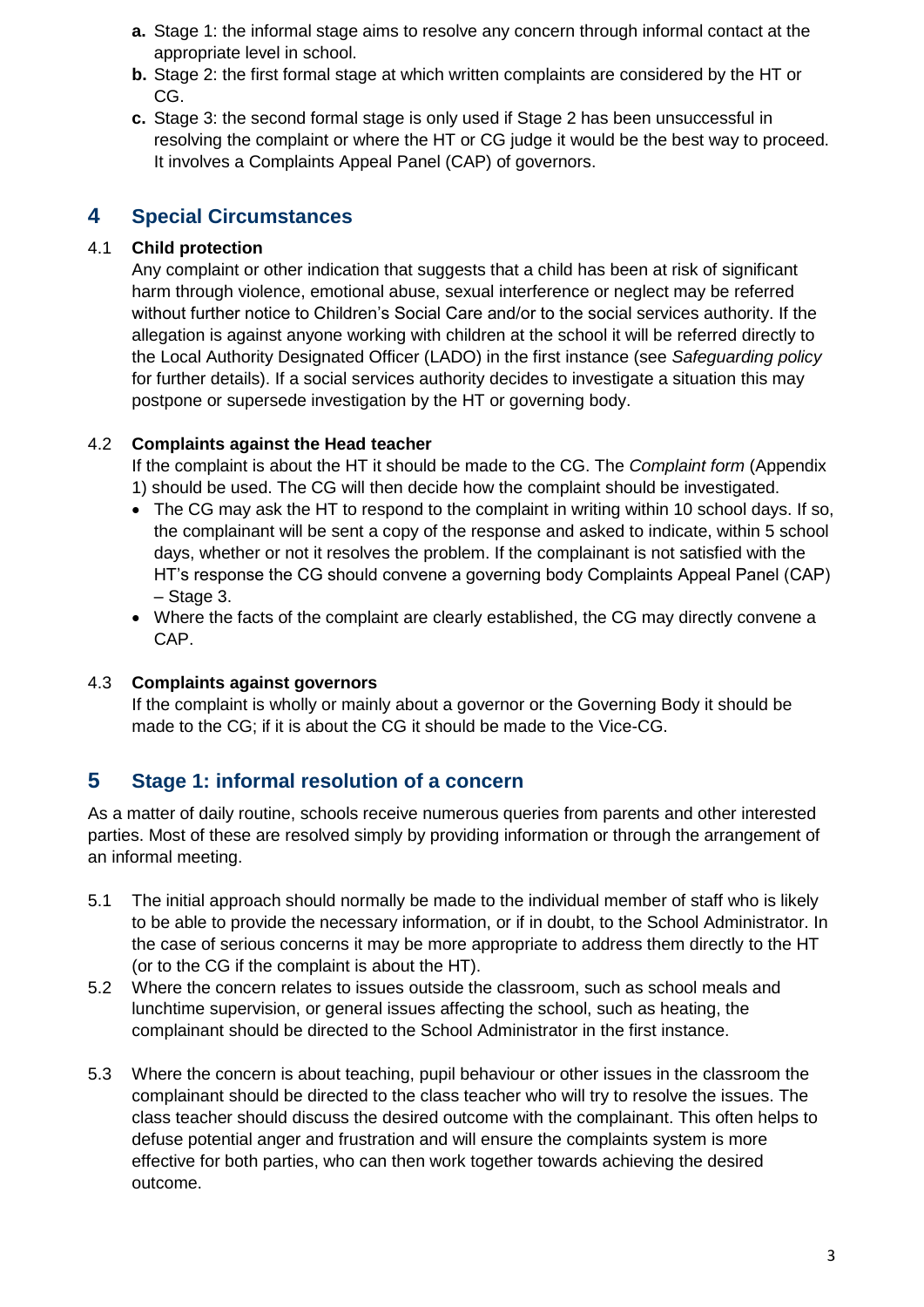- 5.4 If the complaint is about a class teacher, the complainant has the option of raising it either with the teacher concerned or directly with the Head teacher. It is understandable that in certain situations the complainant may feel that the issue is too sensitive, or may feel compromised in raising it initially with the class teacher, and in these instances the Head teacher should be approached instead. The Head teacher will attempt to resolve the problem informally but, depending on the nature of the complaint, may consider using the formal stages of this procedure.
- 5.5 Brief notes should be made of any meetings, telephone calls and action taken. All parties concerned should be clear about what action (if any) or monitoring of the situation has been agreed. This provides a record about the nature of the concern and the attempts to resolve it which could be useful should it remain unresolved and continue to the next stage. Copies of any written communication should be centrally filed.
- 5.6 If the issue cannot be resolved immediately, our aim is to do so within 10 days and we will provide updates where possible.
- 5.7 The procedure is likely to stop at this stage if the issue has been resolved satisfactorily, or a shared understanding has been reached.
- 5.8 Where no satisfactory solution has been reached, complainants should be advised how to make a formal complaint in writing to the HT / CG should they wish to pursue the matter further. To assist in this process they should be given a copy of this procedure and should complete a *Complaint form* (Appendix 1).
- 5.9 At this point, the concern becomes a formal complaint and will be dealt with at the next stage.

## **6 Stage 2: formal investigation by the Head teacher or Chair of Governors**

Where the informal approach was deemed inappropriate or where it failed to resolve the problem satisfactorily, the issue may be raised formally as a complaint. This should normally be done in writing within 3 months of the original incident using the *Complaint form* attached (Appendix 1).

- 6.1 All details that might assist the investigation (such as: dates and times of events; names of potential witnesses; copies of relevant documents) should be included.
	- It is ALSO important to include a clear statement of the desired outcomes. Without this, it is difficult to proceed.
- 6.2 The completed form, together with all related material, should be placed in a sealed envelope, addressed to the Head teacher (HT) or Chair of Governors (CG) and left with the School Administrator.
- 6.3 The HT or CG should acknowledge the complaint in writing within 5 school days. In some cases the HT or CG will have already been involved to some degree; in others it will be their first involvement. A meeting will normally be arranged with the complainant to clarify details including those of the resolution being sought. A decision can then be taken about the need for further investigation and the appropriate procedure to be followed. This may involve additional meetings with the complainant.
- 6.4 If the complaint has been investigated at Stage 1, the result of the investigation must be made available to the CG by the HT.
- 6.5 The HT or CG will make a judgement as to whether to investigate at this stage or to progress directly to Stage 3 and convene a governing body Complaints Appeal Panel.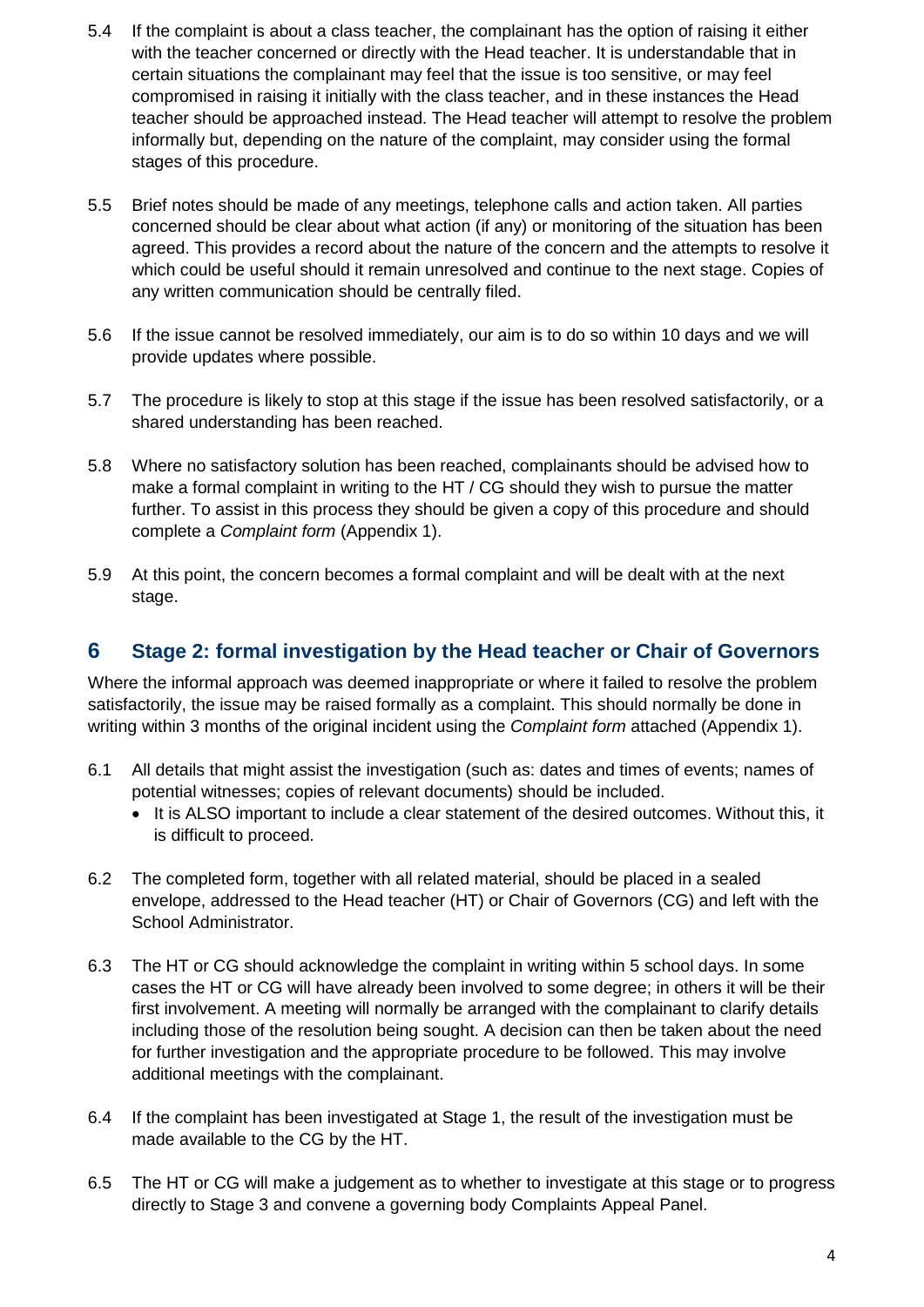- 6.6 If necessary, the HT or CG will interview witnesses and take statements from those involved.
- 6.7 If the complaint is against a member of staff the HT or CG will talk to the member of staff concerned.
- 6.8 Reasonable written records of meetings, telephone conversations and copies of documentation should be made and centrally filed.
- 6.9 Once all the relevant facts have been established, a written response will be produced. The HT or CG may wish to meet the complainant to discuss the matter before confirming the outcome in writing.
- 6.10 The outcome letter should include a full explanation of the decision and the reasons for it. Where appropriate, it should include what action the school will take as a result of the complaint.
- 6.11 Stage 2 should normally be completed within 15 school days of receipt of the *Complaint form*. However, where the case is complex, it may prove difficult to meet this timeframe. In such a case, the HT or CG should write to the complainant giving a revised target date.
- 6.12 Complainants not satisfied with the response and who wish to take the matter further should write to the CG within 10 school days of receipt of the outcome letter, using the *Record form* provided (Appendix 2). The outcome letter should contain the name and contact details of the CG.

# **7 Stage 3: consideration by the Governing Body**

Where a complaint reaches this stage in the procedure, the CG will set up a Complaints Appeal Panel (CAP) comprising 3 governors with no prior, direct involvement with the complaint and a clerk. In deciding the make-up of the CAP, where possible the CG should try and ensure that it is a crosssection of the categories of governor and sensitive to the issues of race, gender and religious affiliation. The hearing should take place within 25 school days of receipt of the *Complaint appeal form*. Following the hearing, the response from the panel to the complainant should be provided within 10 school days. The entire process at this stage should be completed within 35 school days. However, this timeframe may prove difficult for complex complaints. In such cases the Chair of the CAP (C.CAP) or Clerk should write to the complainant and HT giving a revised target date.

- 7.1 The purpose of the CAP is to consider the complaint on the basis of the written evidence and direct discussion and resolve the problem, as far as is possible, to the satisfaction of all parties. The CAP should reconsider the issues raised in the original complaint and should not confine itself to consideration of procedural issues.
- 7.2 It is essential that an appeal hearing is independent, impartial and seen to be so. If any governor, including the CG, has had any prior involvement in the complaint, they must not sit on the CAP.
- 7.3 The clerk is not an elected representative of the Governing Body but is hired by the school to take notes and provide independent procedural advice. Notes of relevant facts are taken to assist the CAP in coming to a decision. These notes will be circulated to the panel, complainants and defendants.
- 7.4 Complainants wishing to have the dispute assessed by the Governing Body, having completed the *Complaint appeal form* (Appendix 2) and sent it to the CG, should receive an acknowledgement within 5 school days. Help will be provided for those having difficulty recording their complaint in writing. Where possible, previous letters, associated papers etc should be included along with the form.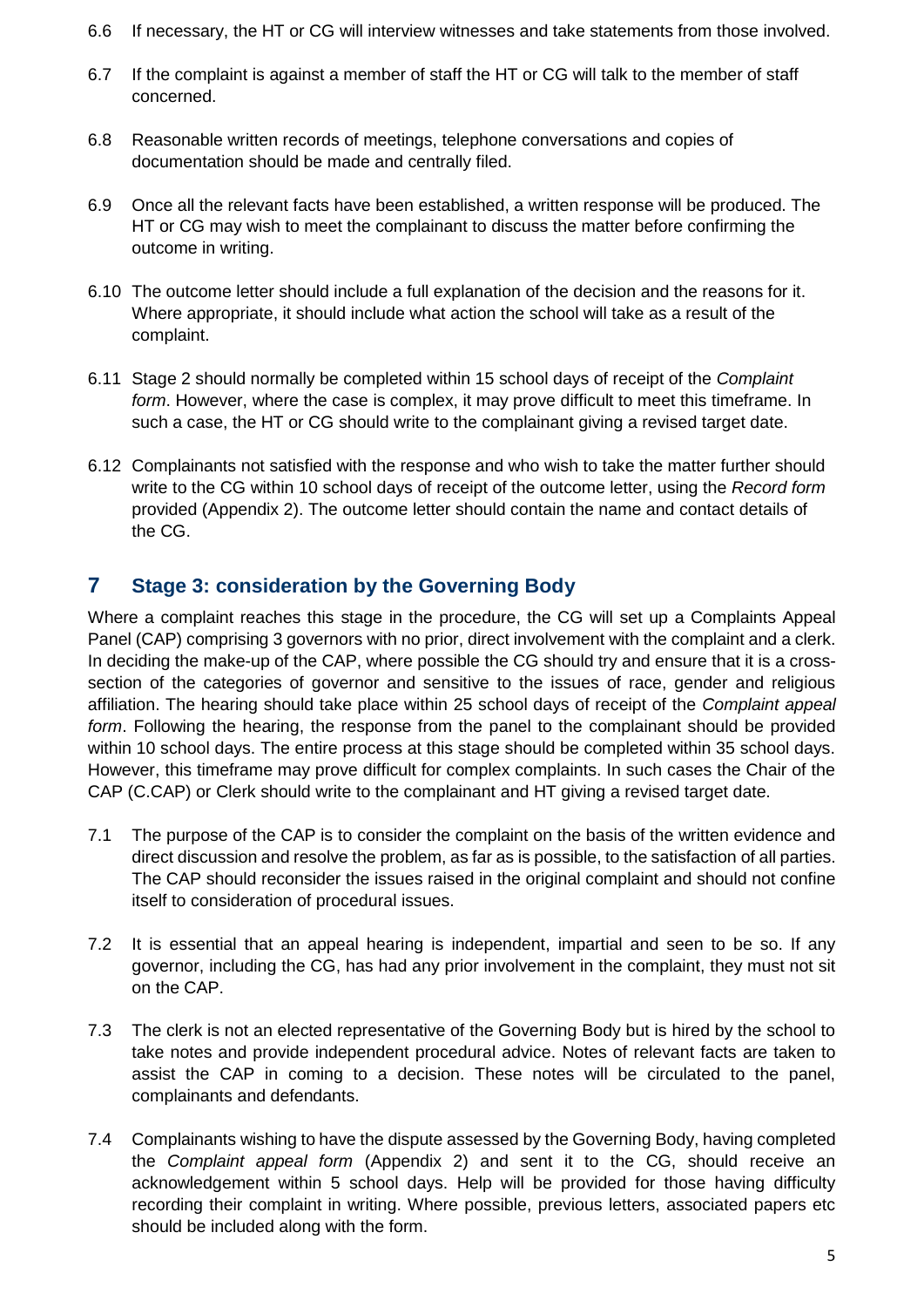- 7.5 In exceptional circumstances, the complainant may contact the CG directly at [rokeslyinfantsCG@gmail.com](mailto:rokeslyinfantsCG@gmail.com) or in person. In these cases, the CG should record the details of the conversation and provide a written record for information and approval. This should ensure the same level of understanding and expectation for both parties.
- 7.6 The CG should send a copy of the *Complaint appeal form* and acknowledgement to the HT and the Clerk.
- 7.7 Once the panel has been set up, either the C.CAP (elected by the panel members) or the Clerk, should write to the complainant and the HT with a date (or a selection of dates) for the hearing and an explanation of how it will be conducted. The date and time of the hearing should, within reason, be convenient to all parties and the notification should allow at least 15 school days' notice. If a mutual date cannot be agreed, the hearing may take place without the complainant.
- 7.8 It is essential that all those present at the hearing are working from the same set of documents. Written material relevant to the complaint must be seen by all parties in advance. All relevant documents should be sent to the Clerk at least 10 school days before the hearing to be compiled and circulated to the CAP members, the complainant and the HT.
- 7.9 If either party wish to call witnesses, the agreement of the C.CAP must be obtained in advance of the hearing. The C.CAP will need to know the names of the witnesses and which parts of the complaint they have been directly involved with to ensure they are only present at the appropriate parts of the hearing.
- 7.10 Late evidence or new witnesses will not normally be accepted unless there is an exceptional reason for the lateness. If either party wishes to introduce new evidence or witnesses, it is in the interest of natural justice to ensure that the other side has time to consider it and prepare a response, so the meeting may need to be adjourned.
- 7.11 Recorded submissions, either audio or visual, will not be accepted unless directly related to the complaint. If accepted (at the discretion of the C.CAP), as with written material, they must be seen by all parties in advance.

# **8 The Panel hearing**

The C.CAP is responsible for ensuring that the hearing is properly conducted but should aim to keep the proceedings as informal as possible. Complainants who may not be used to speaking at such a hearing should be put at ease.

- 8.1 The complainant has the right to be supported by a friend, supporter or interpreter. Likewise, the Head teacher and any teacher involved has the right to be accompanied by a friend, colleague or professional representative, eg. a member of the LA, their professional association or union. In each case the C.CAP should be informed.
- 8.2 The hearing should be conducted in private, with each party treating the other with respect and courtesy. It is important that all proceedings are kept confidential by all parties.
- 8.3 The hearing should allow for:
	- the complainant to express the desired outcome;
	- the complainant to explain the complaint followed by their witnesses, each to be questioned by the HT once they have spoken;
	- the HT to explain the response followed by the school's witnesses, each to be questioned by the complainant once they have spoken;
	- $\bullet$  the panel to be able to put questions at any time;
	- a final statement by the complainant and HT.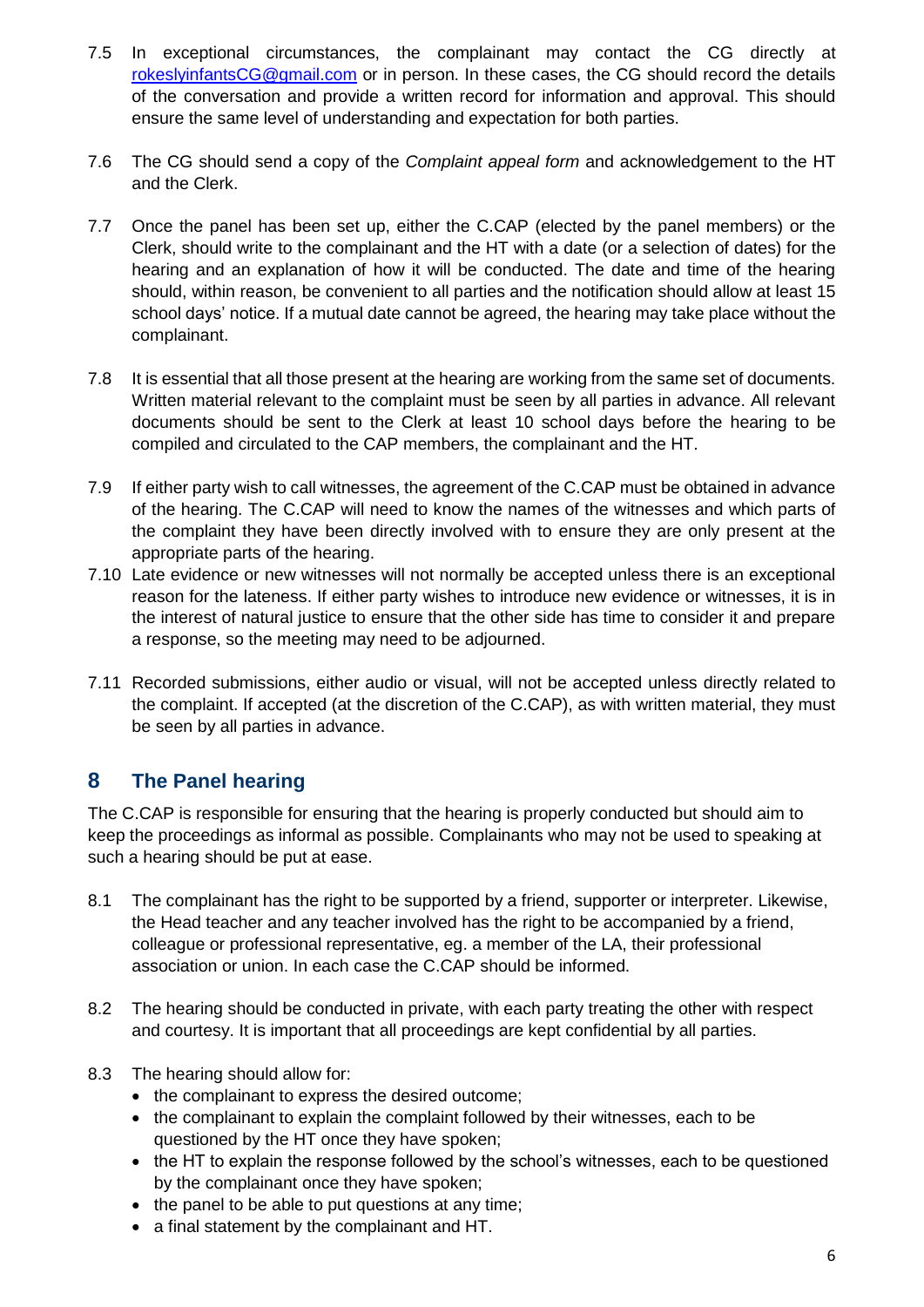- 8.4 Each party must be given the opportunity of putting their case forward and asking questions without undue interruption.
- 8.5 At the end of the hearing, everyone, apart from the panel and Clerk, will leave. The panel will consider the complaint and all the evidence presented and reach a unanimous, or at least a majority, decision. An outcome letter will be sent to both parties within 10 school days.
- 8.6 The outcome letter should state whether the complaint has been upheld, in full or in part, the recommended redress, if any, and the reasons for the panel's decisions. Where appropriate the CAP can decide on the action to be taken to resolve the complaint and/or suggest changes to the school's system or procedures to ensure that problems of a similar nature do not recur.
- 8.7 The letter should advise that, if unhappy with the process, the complainant is entitled to have the handling of the complaint reviewed by the Secretary of State for Education (see below).
- 8.8 A copy of all correspondence and notes will be kept on file in the school's records but separate from pupils' personal records.

## **9 Closure of complaints**

It is recognised that, very occasionally, any institution might feel the need to stop their complaints procedure leaving the complainant still dissatisfied. Whilst we will always do our utmost to resolve complaints made against the school, sometimes it is simply not possible to meet all of the complainant's wishes. Sometimes it is simply a case of 'agreeing to disagree'.

- 9.1 A complaints panel takes considerable time and effort to set up and we must be sure that it is likely to assist the process of resolving the complaint. In exceptional circumstances, therefore, the CG may decide that every reasonable action has been undertaken to resolve the complaint and that a CAP would not help to move things forward, in which case closure may occur before a complaint has reached stage 3 of this procedure.
- 9.2 If a complainant persists in making representations on the same subject to the school (ie. to any member of staff or governing body) or to the local authority, this can be extremely timeconsuming and can detract from our responsibility to look after the interests of all the children in our care. For this reason we are entitled to close correspondence (including personal approaches, as well as letters, emails and telephone calls) on a complaint which we feel we have taken all reasonable steps to resolve and consider that continuation is unlikely to succeed. Unrelated complaints, however, will be treated in the normal way.

# **10 Appeals to the Secretary of State for Education**

Where a complaint has been closed (with or without recourse to a CAP) and the complainant is still unhappy with the outcome, he or she can contact the Secretary of State for Education via the DfE website www.education.gov.uk, by telephoning 0370 000 2288 or by writing to: The School Complaints Unit (SCU), Department for Education, Piccadilly Gate, Store Street, Manchester, M1 2WD.

- 10.1 A copy of the complaint outcome should be enclosed with the letter to the DfE. This will save time in that the DfE will not need to ask for our view of what has happened.
- 10.2 Complainants should be aware that, unless the school is shown to have behaved unreasonably or not to have followed their own procedures, there is likely to be little further action that can be taken as governing bodies are empowered to deal with many issues without reference to either the local authority or the Secretary of State.